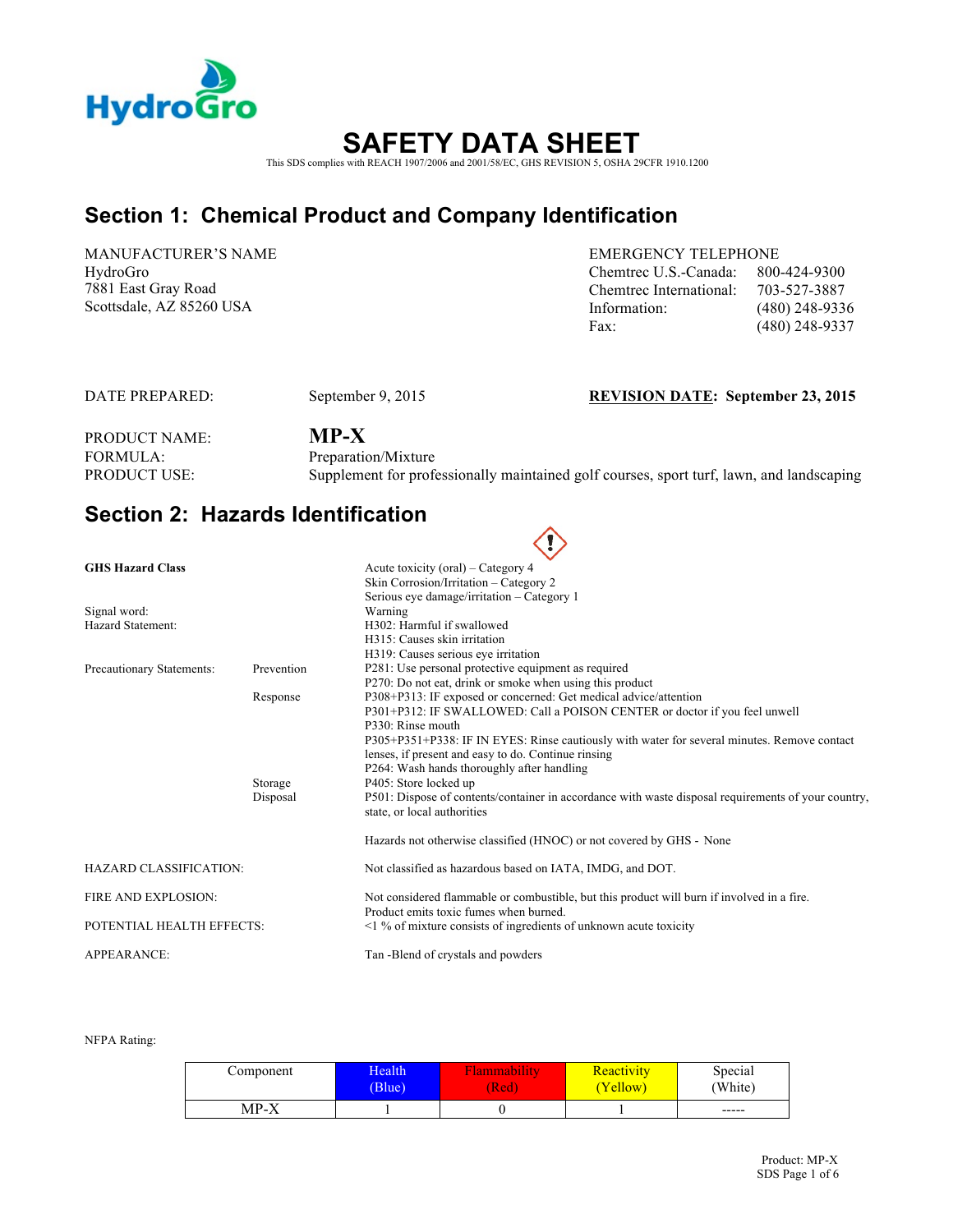

| <b>PRODUCT</b><br><b>COMPOSITION</b> | <b>APPROX</b><br>$\%$ | <b>CAS</b><br>NO. | <b>EC NUMBER</b> | <b>CANADA</b><br><b>DSL</b> |
|--------------------------------------|-----------------------|-------------------|------------------|-----------------------------|
| Non-hazardous ingredients            | <70                   |                   | --               |                             |
| Iron Glycinate                       | $\leq$ 15             | 20150-34-9        | --               | N                           |
| Magnesium Sulphate                   | $<$ 5                 | 7487-88-9         | 231-298-2        | Y                           |
| Manganese Glycinate                  | $<$ 5                 | 6912-28-3         |                  | N                           |
| Zinc Glycinate                       | $\leq$ 2              | 14281-83-5        | 238-173-1        | N                           |
| Boric Acid                           | <1                    | 10043-35-3        | 233-139-2        | Y                           |
| Copper Glycinate                     | <1                    | $54-40-6$         |                  | N                           |
| Sodium Molybdate                     | $<$ 1                 | 10102-40-6        |                  | N                           |

Some items on this SDS may be designated as trade secrets (TS). Bonafide requests for disclosure of trade secret information to medical personnel must be made in accordance with the provisions contained in 29 CFR 1910.1200 I 1-13.

# **Section 4: First Aid Measures**

#### **Description of First Aid Measures**

| Inhalation          | Remove to fresh air. If not breathing, provide CPR (cardio pulmonary<br>resuscitation). Get immediate medical attention. |
|---------------------|--------------------------------------------------------------------------------------------------------------------------|
| <b>Skin Contact</b> | Immediately wash skin with plenty of soap and water for at least 15 minutes.                                             |
|                     | Remove contaminated clothing.                                                                                            |
| Eye Contact         | Immediately flush eyes with plenty of water for at least 15 minutes. Get immediate<br>medical attention.                 |
| Ingestion           | Do not induce vomiting. Never give anything to an unconscious person. Get<br>immediate medical attention.                |

#### **Most important symptoms and effects, both acute and delayed**

| Symptoms/Injuries after Inhalation<br>Symptoms/Injuries after Skin Contact | May cause respiratory tract irritation.<br>May cause skin irritation. Symptoms may include redness, drying, defatting, and<br>cracking of the skin. |
|----------------------------------------------------------------------------|-----------------------------------------------------------------------------------------------------------------------------------------------------|
| Symptoms/Injuries after Eye Contact                                        | Causes eye irritation. Symptoms may include discomfort or pain, excess<br>blinking and tear production, with possible redness and swelling.         |
| Symptoms/Injuries after Ingestion                                          | May be harmful if swallowed. Effects may include diarrhea, vomiting.                                                                                |

#### **Indication of any immediate medical attention and special treatment needed**

Symptoms may not appear immediately. In case of accident or if you feel unwell, seek medical advice immediately.

# **Section 5: Fire-fighting Measures**

| Suitable extinguishing media                          | Use foam, dry chemical, carbon dioxide, or any media suitable to |
|-------------------------------------------------------|------------------------------------------------------------------|
|                                                       | extinguish the surrounding fire                                  |
| Special hazards arising from the substance or mixture | Release of toxic gases at elevated temperatures                  |
| <b>Protective actions fire-fighters</b>               | Wear standard protective equipment and self contained breathing  |
|                                                       | apparatus for firefighting if necessary.                         |
| <b>Further information</b>                            | Decomposes on heating. This produces sulfur oxides and manganese |
|                                                       | oxides.                                                          |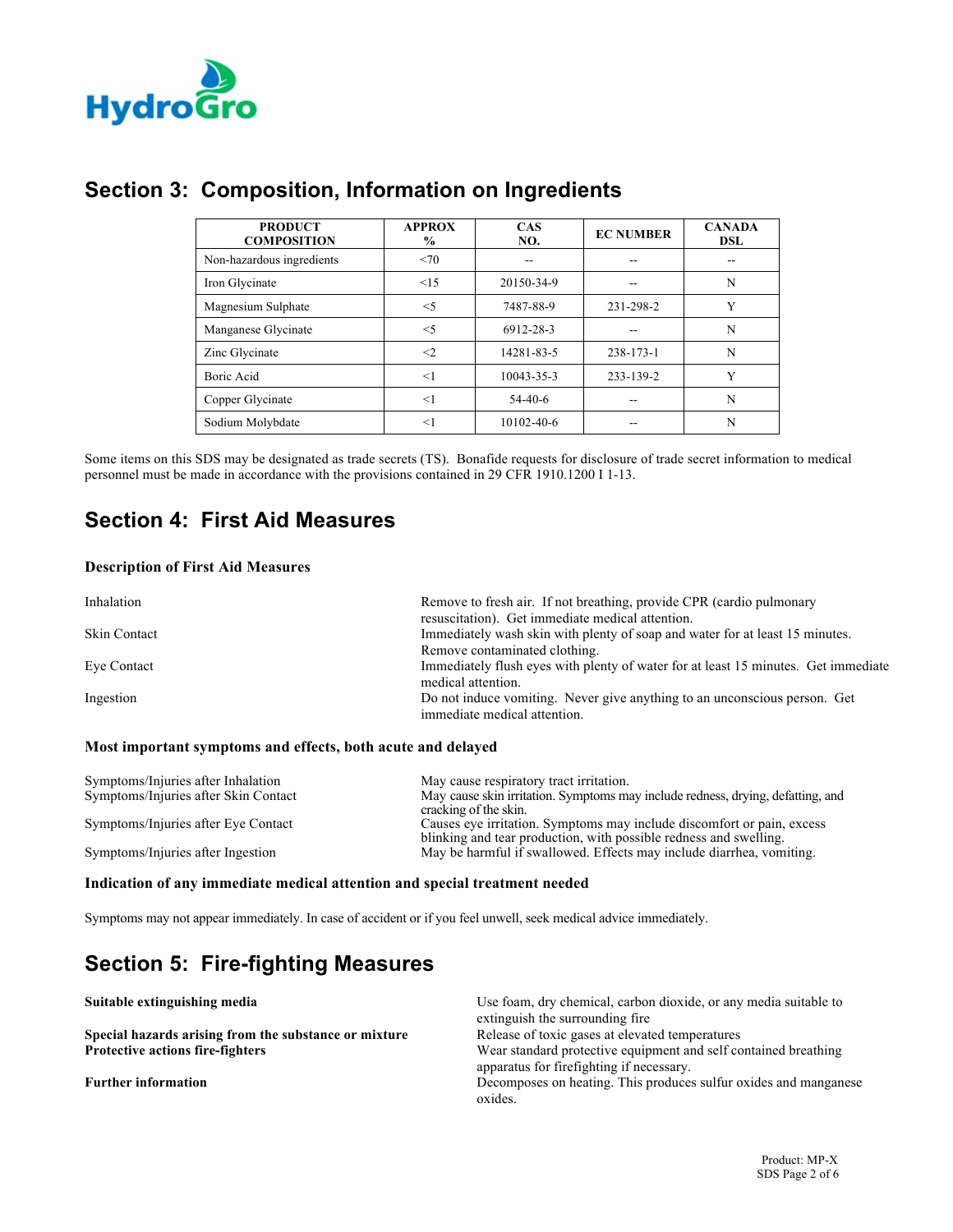

# **Section 6: Accidental Release Measures**

**Personal precautions, protective equipment, and emergency procedures**

Wear proper personal protective equipment. Avoid breathing dust.

#### **Environmental precautions**

Prevent further spillage if safe to do so. Prevent spills or contaminated rinse water from entering sewers or watercourses.

#### **Methods and materials for containment and cleaning up**

In case of small spills, use appropriate tools to put the spilled material in a plastic container. Dispose of according to the requirements of your country, state, or local authorities.

In case of large spills, use a shovel to put the material into a plastic container. Dispose of according to the requirements of your country, state, or local authorities.

**Reference to other Sections** For personal protection reference section 8. For disposal reference section 13.

# **Section 7: Handling and Storage**

#### **Precautions for safe handling**

Use only with adequate ventilation. Do not inhale dust. Keep out of reach of children. Wear proper protective equipment when handling this material. Avoid contact with skin, eyes, or clothing. Wash hands and face after handling this material. A plastic container should be used for disposal. For precautions see section 2.

#### **Conditions for safe storage, including any incompatibilities**

Store upright in a cool, dry place. Keep container closed when not in use. Keep away from heat, sparks, flame, direct sunlight, and other possible sources of ignition. Do not store with acid, metallic oxide, amines, and combustible materials. Utilize chemical segregation. Follow all applicable local regulations for handling and storage.

#### **Specific uses**

This product is intended to be used as a supplement for professionally maintained golf courses, sport turf, landscaping and specialty crops.

### **Section 8: Exposure Controls/Personal Protection**

#### **Control Parameters**

| <b>PRODUCT</b><br><b>COMPOSITION</b>  | <b>ACGIH</b><br><b>TLV</b> | <b>OSHA</b><br><b>PEL</b> | <b>NIOSH</b><br><b>REL</b> |
|---------------------------------------|----------------------------|---------------------------|----------------------------|
| Iron Glycinate                        |                            | --                        | --                         |
| Iron Glycinate                        | --                         | --                        | --                         |
| Magnesium Sulphate                    | --                         | --                        | --                         |
| Manganese Glycinate (Mn<br>compounds) | 5 mg/m <sup>3</sup>        | 5 mg/m <sup>3</sup>       | --                         |
| Zinc Glycinate                        |                            | --                        | --                         |
| Boric Acid                            |                            |                           | --                         |
| Copper Glycinate                      |                            |                           | --                         |
| Sodium Molybdate                      |                            |                           | --                         |

NIOSH-- No Occupational exposure values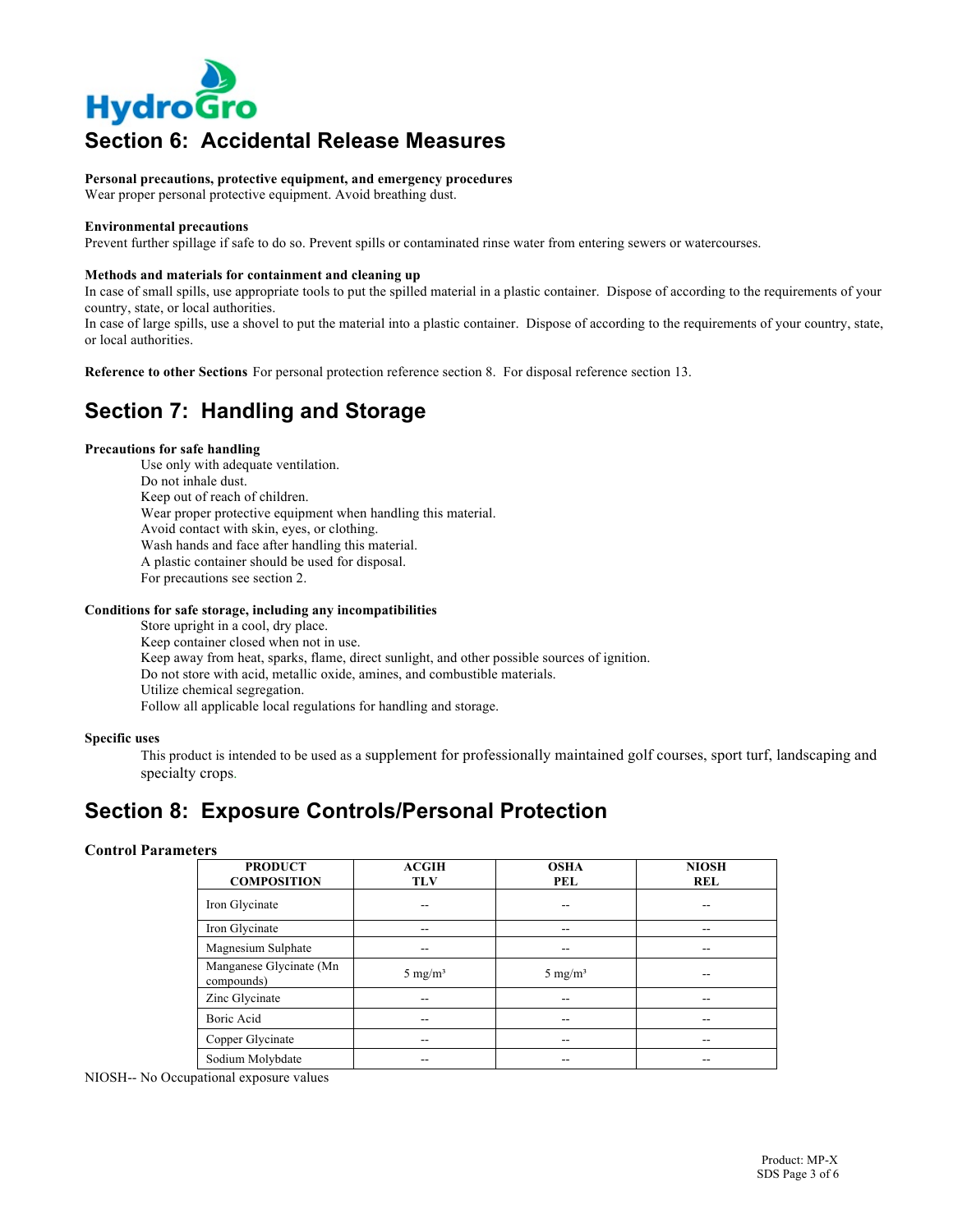

| <b>VENTILATION:</b>                  | Always provide good general, mechanical room ventilation where this<br>chemical/material is used.                                                                                 |
|--------------------------------------|-----------------------------------------------------------------------------------------------------------------------------------------------------------------------------------|
| <b>SPECIAL VENTILATION CONTROLS:</b> | None                                                                                                                                                                              |
| RESPIRATORY PROTECTION:              | Follow the OSHA respirator regulations found in 29 CFR 1910.134 or the CEN                                                                                                        |
|                                      | European Standards (EU). Use a NIOSH/MSHA or European Standard (EN)<br>approved respirator if exposure limits are exceeded or if irritation or other<br>symptoms are experienced. |
| PROTECTIVE GLOVES:                   | Neoprene, butyl, or nitrile rubber gloves are recommended.                                                                                                                        |
| EYE PROTECTION:                      | Recommend eye protection using safety glasses or goggles.                                                                                                                         |
| SKIN PROTECTION:                     | Suitable protective clothing to prevent skin contact                                                                                                                              |
| WORK/HYGIENE PRACTICES:              | Avoid breathing dust. Avoid contact with eyes. Wash hands after handling.                                                                                                         |
| OTHER EOUIPMENT:                     | Make safety shower, eyewash stations, and hand washing equipment available in<br>the work area.                                                                                   |
|                                      |                                                                                                                                                                                   |

# **Section 9: Physical and Chemical Properties**

|                                              | <b>PRODUCT CRITERIA</b>              |
|----------------------------------------------|--------------------------------------|
| APPEARANCE - COLOR:                          | Tan                                  |
| PHYSICAL STATE:                              | Blend of crystals and powders        |
| ODOR:                                        | None                                 |
| <b>ODOR THRESHOLD</b>                        | No data available                    |
| PH                                           | $4.4$ – when mixed with water        |
| MELTING POINT/FREEZING POINT:                | No data available                    |
| INITIAL BOILING POINT AND BOILING RANGE:     | No data available                    |
| <b>FLASH POINT:</b>                          | No data available                    |
| <b>EVAPORATION RATE:</b>                     | No data available                    |
| FLAMMABILITY (Solid, gas)                    | Not flammable                        |
| UPPER/LOWER FLAMMABILITY OR EXPLOSIVE LIMITS | Not Measured                         |
| <b>VAPOR PRESSURE</b>                        | No data available                    |
| VAPOR DENSITY $(AIR = 1)$                    | No data available                    |
| RELATIVE DENSITY (@25 °C):                   | 1.0-1.2 $g/ml$ (tapped 1.14 $g/ml$ ) |
| SOLUBILITY(IES)                              | Soluble in water                     |
| <b>OXIDIZING PROPERTIES</b>                  | Not an oxidizer                      |
| PARTITION COEFFICIENT: n-octanol/water       | No data available                    |
| <b>AUTO IGNITION TEMPERATURE</b>             | No data available                    |
| DECOMPOSITION TEMPERATURE                    | No data available                    |
| <b>VISCOSITY</b>                             | No data available                    |

# **Section 10: Stability and Reactivity**

| Reactivity:                           | Reacts with strong acids and strong oxidizers.                                      |
|---------------------------------------|-------------------------------------------------------------------------------------|
| Chemical Stability:                   | Stable under recommended conditions.                                                |
| Possibility of Hazardous Reactions:   | Will not occur under normal temperatures and pressures.                             |
| Conditions to Avoid:                  | High temperatures, high pressure, increasing the pH, and incompatible materials.    |
| Incompatibility (Materials to avoid): | Oxidizing agents, metals, lead, calcium, strontium salts borax, hydroxides, silver  |
|                                       | proteins, tannins, ethoxy ethyl alcohols, arsenates, phosphates, tartrates, barium, |
|                                       | and powdered metals.                                                                |
| Hazardous Decomposition Products      | Decomposition products include $NQv$ , $SQv$ , metals oxides and $NH3$              |

Hazardous Decomposition Products: Decomposition products include NOx, SOx, metals oxides and NH3.

# **Section 11: Toxicological Information**

| GHS Required Criteria                  | Toxicity Criteria             | <b>Toxicity Information</b> | Comments   | <b>Chemical Constituent</b> |
|----------------------------------------|-------------------------------|-----------------------------|------------|-----------------------------|
| Acute Toxicity                         | $LD50(Oral/Rat)$ :            | 5 g/kg                      | Category 4 | Iron Glycinate              |
| Skin Corrosion/Irritation              | Causes skin irritation        |                             | Category 2 | Iron Glycinate              |
| Serious Eye Damage /<br>Eve Irritation | Causes serious eve irritation |                             | Category 2 | Iron Glycinate              |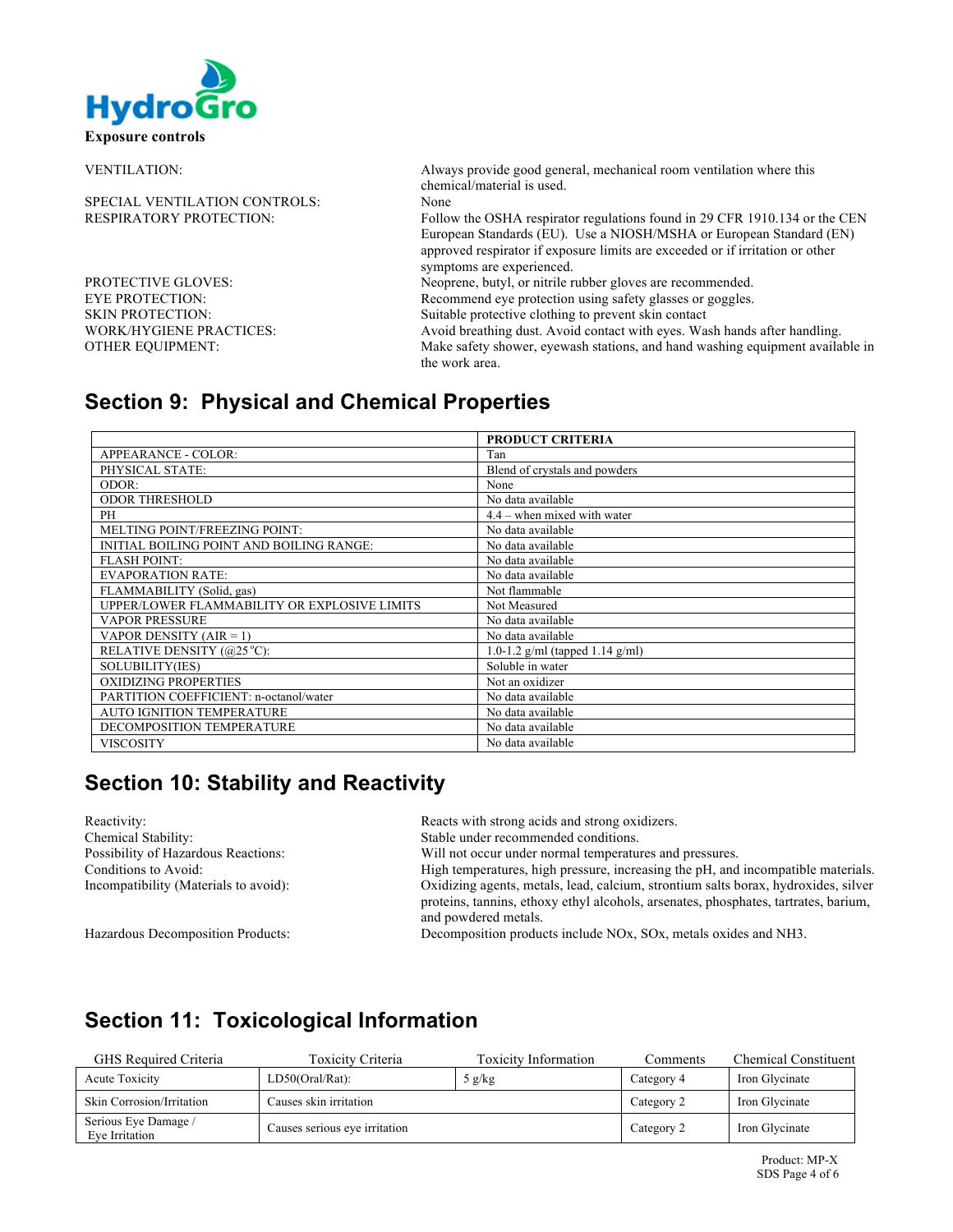

| .                                 |                               |                    |            |                |
|-----------------------------------|-------------------------------|--------------------|------------|----------------|
|                                   | Causes serious eye irritation |                    | Category 1 | Zinc Glycinate |
| Respiratory or Skin Sensitization |                               | Data not available |            |                |
| Germ Cell Mutagenicity            | No Data available             |                    |            |                |
| Carcinogenicity                   | <b>NTP</b>                    | Not listed         |            |                |
|                                   | <b>IARC</b>                   | Not listed         |            |                |
|                                   | <b>OSHA</b>                   | Not listed         |            |                |
| Reproductive Toxicity             | No data available             |                    |            |                |
| STOT -- Single Exposure           | No data available             |                    |            |                |
| STOT - Repeated Exposure          | No data available             |                    |            |                |
| Aspiration Hazard                 |                               | Data not available |            |                |

STOT = Specific Target Organ Toxicity

# **Section 12: Ecological Information**

|                                |                                                                                        | <b>Chemical Constituent</b> |
|--------------------------------|----------------------------------------------------------------------------------------|-----------------------------|
| Toxicity:                      | LC50 Fish (Lepomis macrochirus) 41 mg/l, 96 hr.                                        | Iron Glycinate              |
| Persistence and degradability: | No information is available.                                                           |                             |
| Bioaccumulative potential      | No information is available.                                                           |                             |
| Mobility in soil:              | No information is available.                                                           |                             |
| PBT and vPvB assessment:       | PBT/vPvB assessment not available as chemical assessment<br>not required/not conducted |                             |
| Other adverse effects:         | No information is available.                                                           |                             |

### **Section 13: Disposal Considerations**

**Waste from residues/unused products:** Follow the waste disposal requirements of your country, state, or local authorities.

**Contaminated packaging:** Contaminated packaging material should be disposed of as stated above for residues and unused product.

**Rinsate:** Do not dispose of rinse water containing product in a sanitary sewer system or stormwater drainage system.

# **Section 14: Transport Information**

| <b>DOT TRANSPORT:</b>                                   | Not Regulated    |               |
|---------------------------------------------------------|------------------|---------------|
| ADR = International Carriage of Dangerous Goods by Road |                  | Not Regulated |
| <b>RAIL TRANSPORT:</b>                                  |                  | Not Regulated |
| <b>SEA TRANSPORT:</b>                                   | <b>IMDG</b>      | Not Regulated |
| <b>AIR TRANSPORT:</b>                                   | <b>IATA/ICAO</b> | Not Regulated |

# **Section 15: Regulatory Information**

TOXIC SUBSTANCE CONTROL ACT (TSCA) STATUS:

This product is in compliance with rules, regulations, and orders of TSCA. All components are either listed on the TSCA inventory or are considered exempt.

SUPERFUND AMENDMENTS AND REAUTHORIZATION ACT OF 1986 (SARA) TITLE III SECTION 313 SUPPLIER NOTIFICATION: